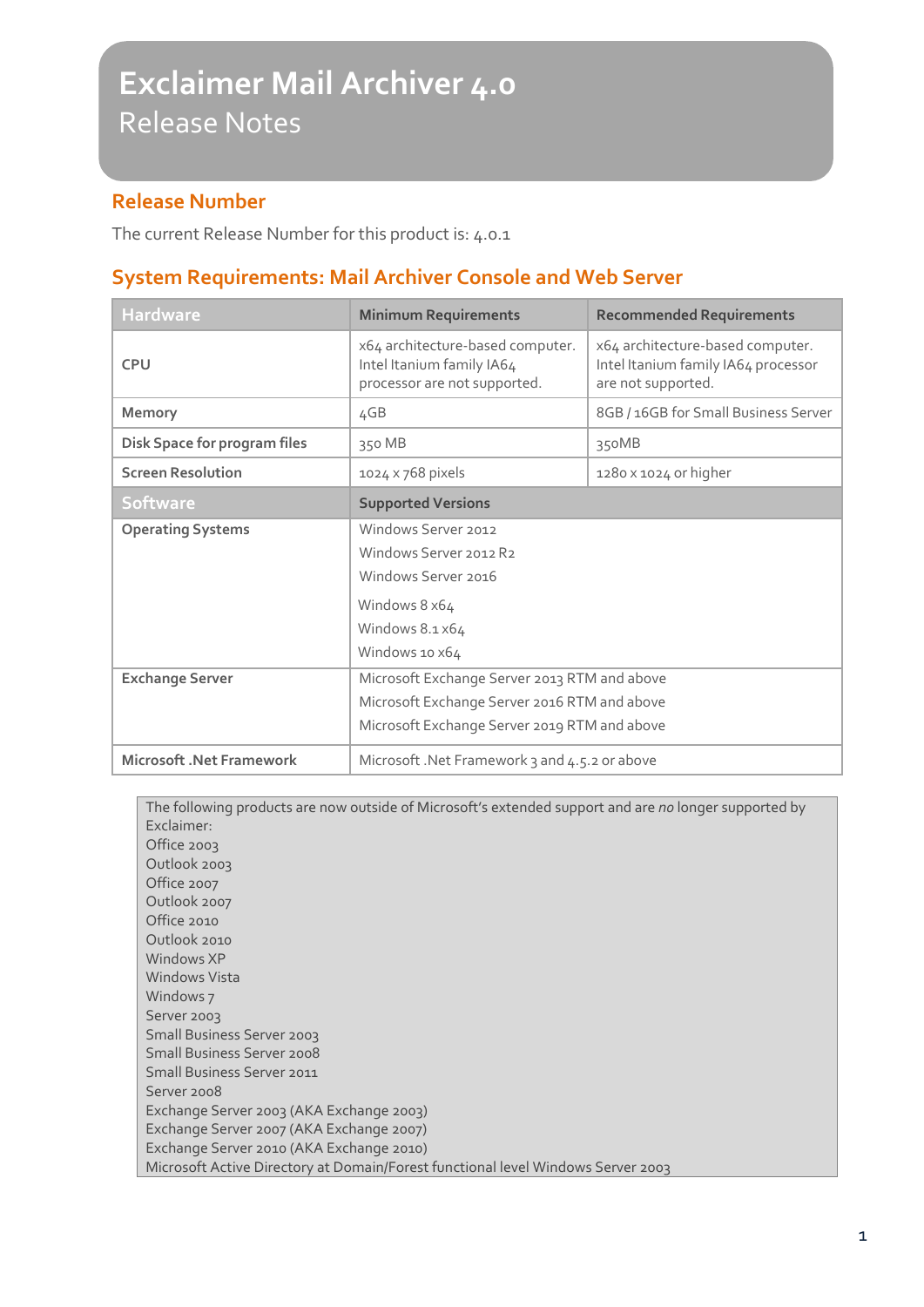The following software is required for Exclaimer Mail Archiver. These components will beinstalled via the Setup program if not present on the system at the time of installation.

| Software (Prerequisites) | <b>Minimum Requirements</b>               |
|--------------------------|-------------------------------------------|
| Microsoft IIS            | Internet Information Services 7 and above |

**Note:** Desktop operating systems (Windows 8 and Windows 10) have a maximum of 10 concurrent connections for IIS.

### **System Requirements: Batch Importer (Exchange Mailboxes)**

The Batch Importer requires a MAPI provider in order to import Exchange Mailboxes. Please install the MAPI provider for your version of Exchange from the table below.

**Note:** If you have multiple versions of Microsoft Exchange in your organization use the lowest version currently deployed. Once you have installed an appropriate MAPI client you will need to restart the computer before you can use Batch Importer.

|                        |                           | Exchange 2010 | <b>Exchange</b> | <b>Exchange</b> |
|------------------------|---------------------------|---------------|-----------------|-----------------|
| <b>MAPI Provider</b>   | Without                   | With          | 2013            | 2016            |
|                        | 2003                      | 2003          |                 |                 |
|                        | Support                   | Support       |                 |                 |
| Outlook 2010 x86 & x64 | X                         | X             |                 |                 |
| Outlook 2013 x86 & x64 | $\boldsymbol{\mathsf{x}}$ | X             | X               |                 |
| Outlook 2016 x86       |                           |               |                 | X               |
| <b>MAPI CDO</b>        |                           |               | x*              |                 |

\* It is recommended to use Outlook 2013 x86 & x64 however it is possible to use MAPI CDO - Minimum May 2013 release of **MAPI CDO 1.2.1 version [6.5.8320](http://www.microsoft.com/en-us/download/details.aspx?id=39045)** and above.

Columns **Without 2003 support** and **With 2003 support** are related to the answer given when Microsoft Exchange was first installed (or upgraded from Exchange 2003 or lower) in your organization.

One of the questions asked during Setup is **Do you have any computers running Outlook 2003 and earlier or Entourage in your organization?** Your answer to this question changes the MAPI providers that can be supported in your organization. If you are unsure of your answer to this question, follow instructions in sections below.

#### Check by using Microsoft Outlook

- **1.** On any provider computer in your organization open Microsoft Outlook.
- **2.** Click the **Folder** icon in the bottom left of the window. (You may have to select **More…** or **…** depending on the version of Microsoft Outlook you are using).
- **3.** The list of folders updates. If the list includes **Public Folders**, then you have 2003 support.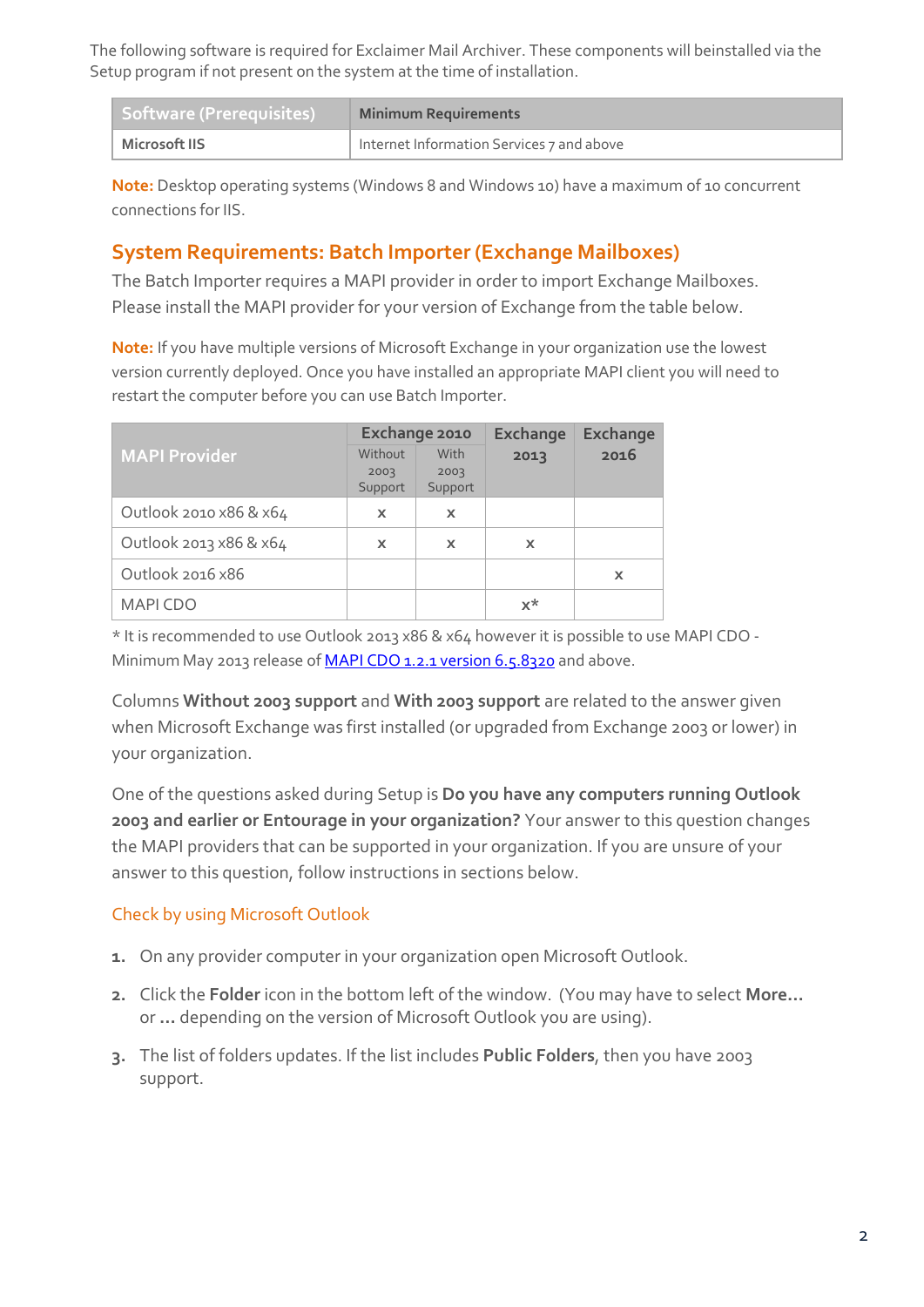#### Check by using the Exchange Management Shell on your Microsoft Exchange server

- **1.** Click **Start** > **All Programs** > **Microsoft Exchange Server** > **Exchange Management Shell**. (For Windows Server 2012 and 2012 R2 point your mouse to the upper-right corner of the screen, moving the mouse pointer down, and then clicking **Search** from the charm menu. Type **Exchange Management Shell** in the search and press return. When displayed, click **Exchange Management Shell** from the search results.)
- **2.** The Exchange Management Shell loads.
- **3.** Enter the command below and press **ENTER**:

#### @(Get-PublicFolderDatabase).count

- **4.** If you are returned a number greater than zero, you have 2003 support.
- **5.** Close the Exchange Management Shell.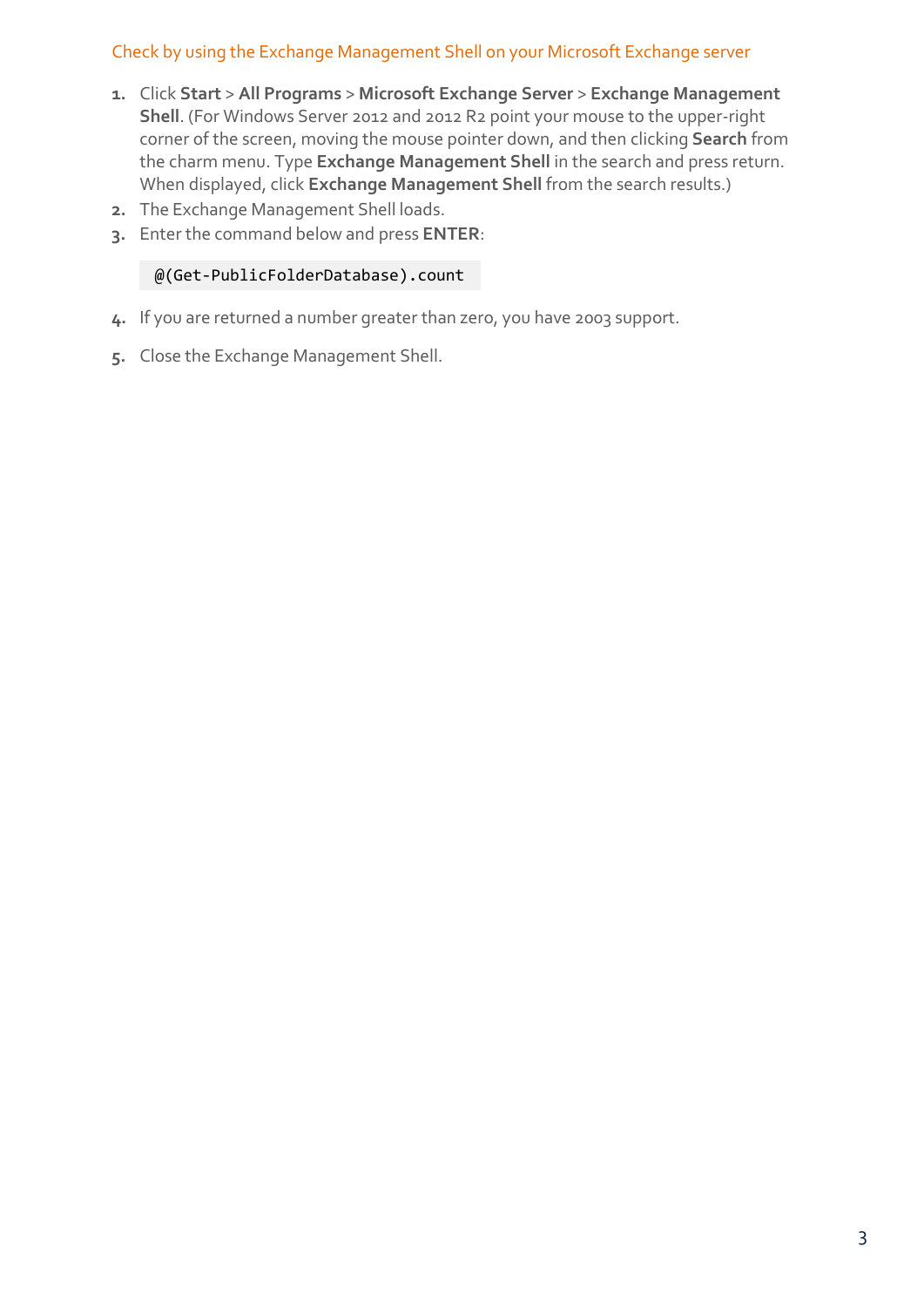### **Configuring Outlook 2016 as Your MAPI Provider for Exchange 2016**

To configure Outlook 2016 as your MAPI provider for Exchange 2016, follow the instructions below:

**Note:** The 64-bit version of Outlook 2016 is **not** supported as a MAPI provider for the Mail Archiver Batch Importer.

- **1.** Configure the Exchange Mailbox Access service account in Mail Archiver. Full details can be found in the user manual [here.](http://user-manuals.exclaimer.com/mail-archiver/latest/Exchange_Mailbox_Configuration_%28Standard%29.htm)
- **2.** Install Outlook 2016 32-bit on to the server with Mail Archiver installed.
- <span id="page-3-0"></span>**3.** Log on to the Mail Archiver server using the account configured for the Exchange Mailbox Access service. By default, this would be **ExclaimerEMA**.

Alternatively, you can run Outlook using **Run as different user**, then enter the username and password for the Exchange Mailbox Access service account.

- 4. Create an Outlook profile, and make note of the profile name (by default, this will be **Outlook**).
- **5.** Enter account details for the Exchange Mailbox Access service account:

| <b>Add Account</b>        |                                                                 |             |                | $\times$ |
|---------------------------|-----------------------------------------------------------------|-------------|----------------|----------|
| <b>Auto Account Setup</b> | Outlook can automatically configure many email accounts.        |             |                |          |
| <b>E-mail Account</b>     |                                                                 |             |                |          |
|                           |                                                                 |             |                |          |
| Your Name:                | <b>Exclaimer EMA Account</b>                                    |             |                |          |
|                           | <b>Example: Ellen Adams</b>                                     |             |                |          |
| E-mail Address:           | ExclaimerEMA@domain.com                                         |             |                |          |
|                           | Example: ellen@contoso.com                                      |             |                |          |
| Password:                 | ********                                                        |             |                |          |
| Retype Password:          | ********                                                        |             |                |          |
|                           | Type the password your Internet service provider has given you. |             |                |          |
|                           |                                                                 |             |                |          |
|                           |                                                                 |             |                |          |
|                           | Manual setup or additional server types                         |             |                |          |
|                           |                                                                 |             |                |          |
|                           |                                                                 |             |                |          |
|                           |                                                                 | $\leq$ Back | Cancel<br>Next |          |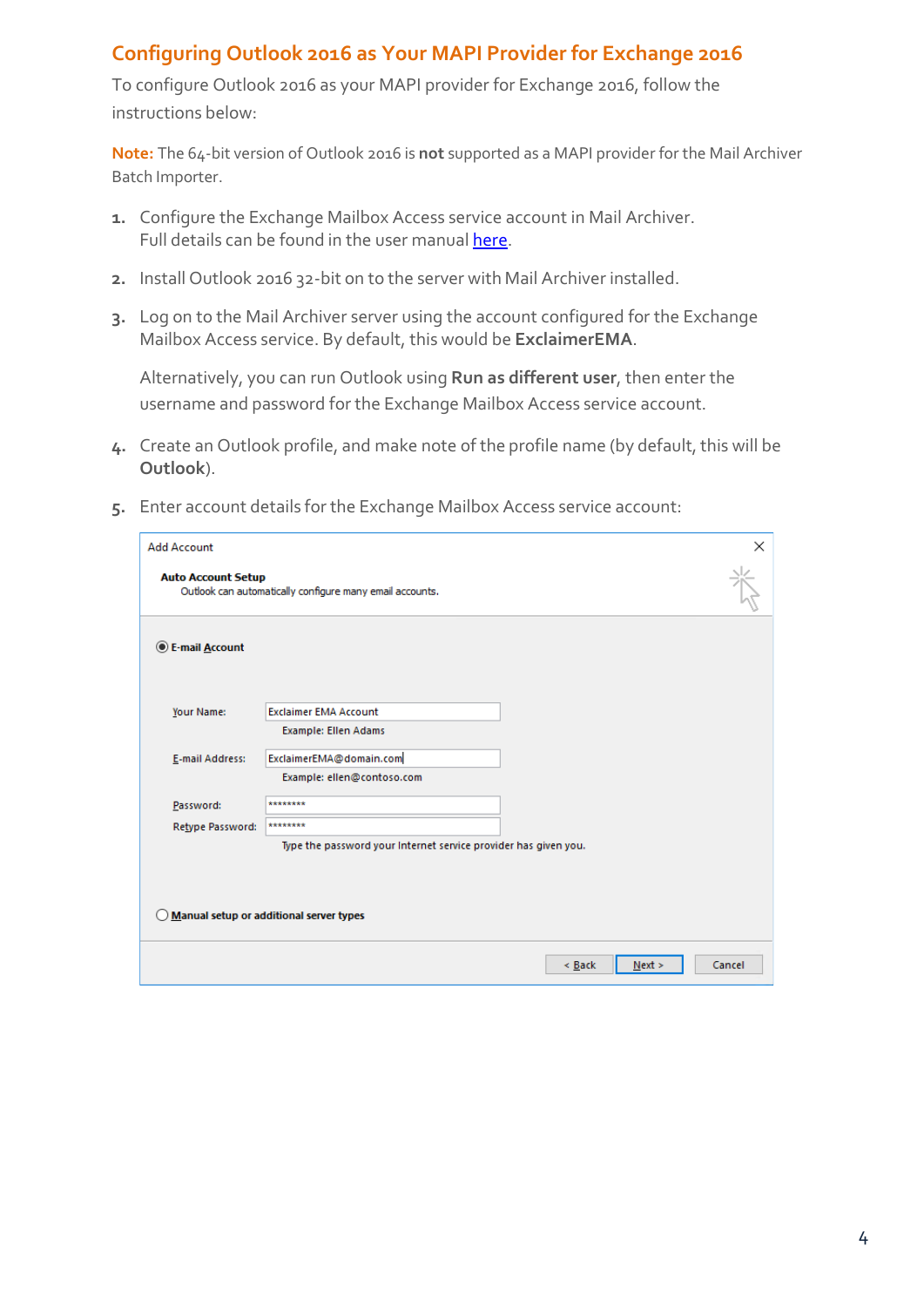**6.** Click **Next**, select **Change account settings**, and click **Next** again:



**7.** Uncheck **Use Cached Exchange Mode** for the new mail profile, and click **Finish**:

| <b>Add Account</b>      |                                                                                   |                                   | $\times$         |
|-------------------------|-----------------------------------------------------------------------------------|-----------------------------------|------------------|
| <b>Server Settings</b>  | Enter the Microsoft Exchange Server settings for your account.                    |                                   |                  |
| User Name:              | ExclaimerEMA@testnet.local                                                        |                                   |                  |
| <b>Offline Settings</b> |                                                                                   |                                   |                  |
|                         | Use Cached Exchange Mode                                                          |                                   |                  |
|                         | <u>IVEIL LUI XEE ALUI III (IE)</u><br>the contract of the con-<br>$\sim$<br>$\pm$ | <b>Contract Contract Contract</b> | 3 months         |
|                         |                                                                                   |                                   |                  |
|                         |                                                                                   |                                   |                  |
|                         |                                                                                   |                                   |                  |
|                         |                                                                                   |                                   |                  |
|                         |                                                                                   |                                   |                  |
|                         |                                                                                   |                                   | More Settings    |
|                         |                                                                                   | $<$ Back                          | Finish<br>Cancel |

**8.** Close Outlook.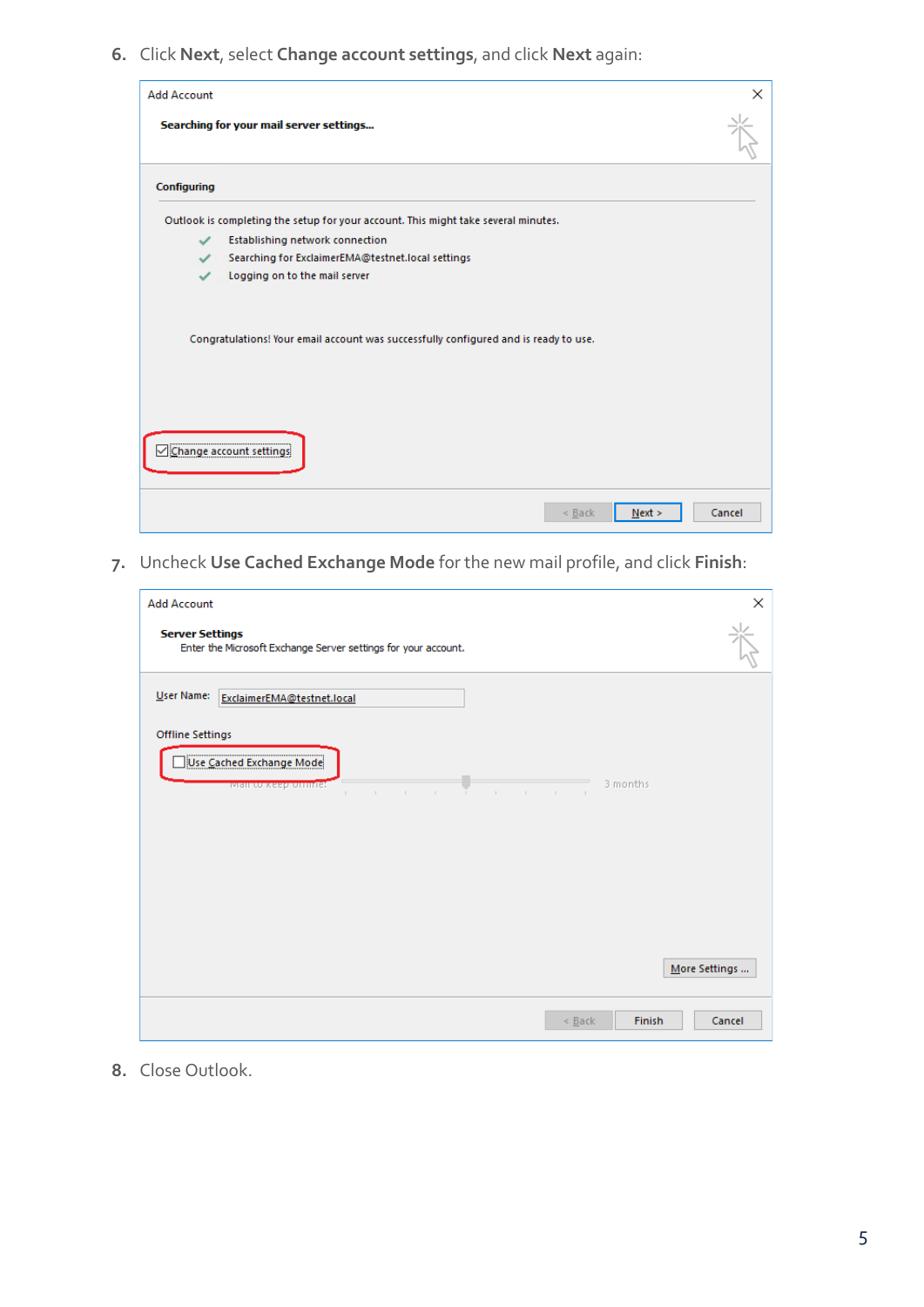- **9.** Next, you need to add a **System Variable** on the server with Mail Archiver installed.
	- a. Log on to the server with Mail Archiver installed using an account with administrator privileges.
	- b. Open the **Control Panel** and click **System**.
	- c. Click **Advanced System Settings** on the left side:

| System                                      |                                                                                         | ×                         |
|---------------------------------------------|-----------------------------------------------------------------------------------------|---------------------------|
|                                             | → v 个 <mark>M</mark> > Control Panel > All Control Panel Items > System<br>√ ⊙          | Search Control Panel<br>۹ |
| <b>Control Panel Home</b>                   | View basic information about your computer                                              | 2                         |
| Device Manager                              | ×<br><b>System Properties</b>                                                           |                           |
| Remote settings<br>Advanced system settings | Computer Name   Hardware   Advanced   Remote                                            | Server <sup>®</sup> 2016  |
|                                             | You must be logged on as an Administrator to make most of these changes.<br>Performance |                           |
|                                             | Visual effects, processor scheduling, memory usage and virtual memory<br>Settings       | 2.13GHz 2.13 GHz          |
|                                             | <b>User Profiles</b>                                                                    | processor                 |
|                                             | Desktop settings related to your sign-in                                                | or this Display           |
|                                             | Settings                                                                                | Change settings           |
|                                             | Start-up and Recovery                                                                   |                           |
|                                             | System start-up, system failure and debugging information                               |                           |
|                                             | Settings                                                                                |                           |
|                                             | Environment Variables                                                                   | ١s<br>Change product key  |
| See also<br>Security and Maintenance        | <b>OK</b><br>Cancel<br>Apply                                                            |                           |

- d. On the **System Properties Advanced** tab, click **Environment Variables…**
- e. Under **System variables**, click **New…**
- f. Add a new variable with the name **EXMAPI\_PROFILE** (all uppercase):

| Variable                                         | Value                                              |        |
|--------------------------------------------------|----------------------------------------------------|--------|
| Path                                             | %USERPROFILE%\AppData\Local\Microsoft\WindowsApps; |        |
| <b>TEMP</b>                                      | %USERPROFILE%\AppData\Local\Temp                   |        |
| <b>TMP</b>                                       | %USERPROFILE%\AppData\Local\Temp                   |        |
|                                                  | Edit<br>New<br><b>Delete</b>                       |        |
| System variables<br>New System Variable<br>Varia |                                                    |        |
| <b>PSM</b>                                       |                                                    |        |
|                                                  | <b>EXMAPI_PROFILE</b>                              |        |
| <b>TEM</b><br>Variable name:                     |                                                    |        |
| <b>TMP</b>                                       |                                                    |        |
| Variable value:<br><b>USEF</b>                   | Outlook                                            |        |
| <b>VS12</b><br><b>Browse Directory</b><br>wind   | <b>Browse File</b><br>OK                           | Cancel |

g. Enter the name of the Outlook profile (created in [step 3](#page-3-0) above) under **Variable value:** (this is case sensitive).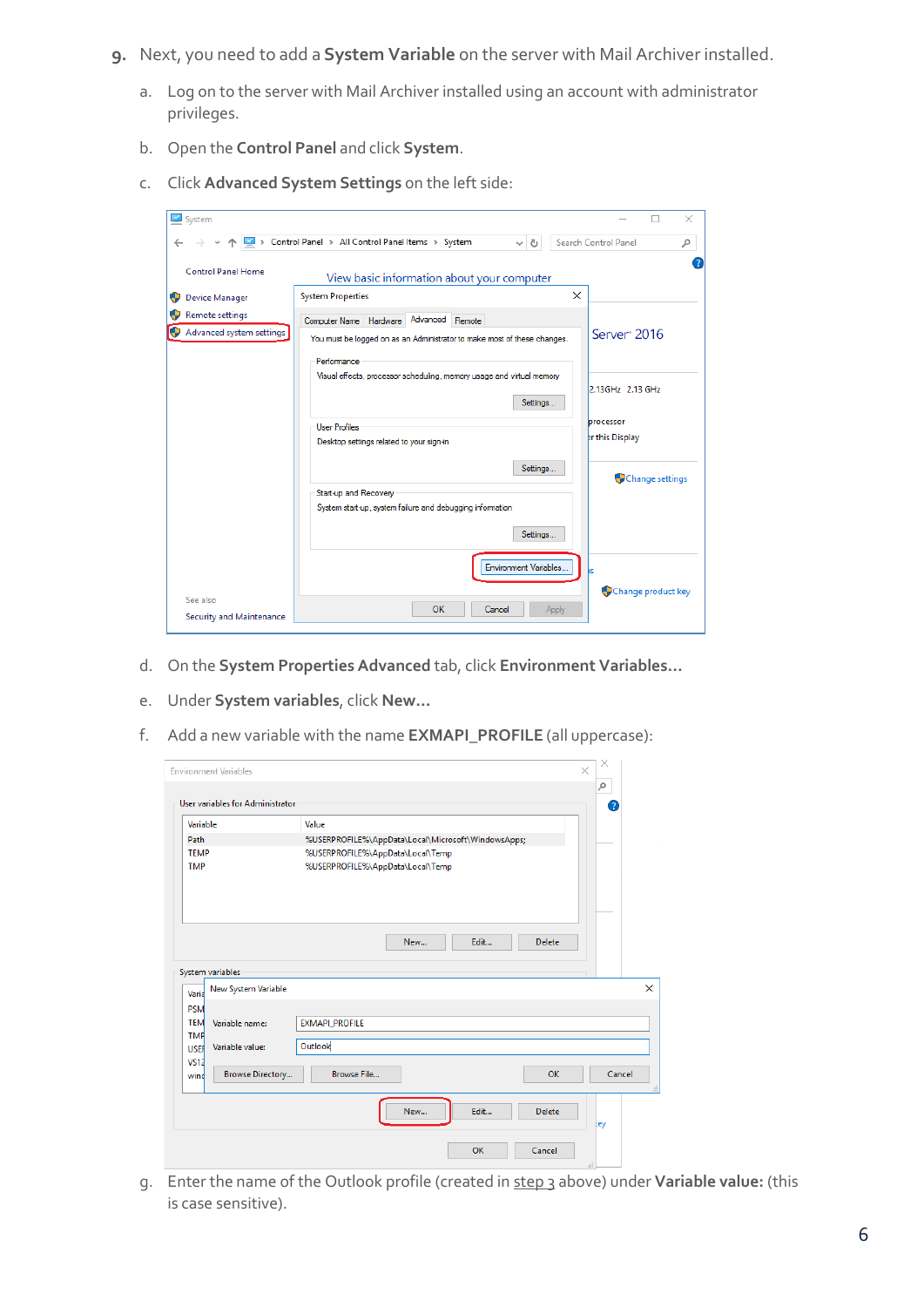h. Click **OK**, **OK** and **OK** again to save the new system variable.

Once complete you will be able to import emails from the mailboxes on your Exchange 2016 server, using Mail Archiver's Batch Importer.

# **Downloading Exclaimer Mail Archiver**

Please refer to the following link on the Exclaimer website: <http://www.exclaimer.com/mail-archiver/download>

#### **Installing Exclaimer Mail Archiver**

Download the 'Mail Archiver' installation file 'setup.exe' and run on one of the supported operating systems listed under the Software heading in the System Requirements section. An MSI is available from support by contactin[g support@exclaimer.com.](mailto:support@exclaimer.com)

# **Uninstalling Exclaimer Mail Archiver**

Uninstall can be achieved via the **setup.exe** or **MSI** for the currently installed version of Mail Archiver, or via **Programs and Features** in your operating system.

Configuration files are located in **\ProgramData\Exclaimer Ltd\Mail Archiver** and these are not removed as part of the uninstall process. The uninstall process does not lose any of your configuration or settings however, as a backup precaution you may wish to export your configuration, as summarised below:

#### Export Steps

- **1.** Open the Exclaimer Console.
- **2.** Select the 'Exclaimer' node.
- **3.** Open the 'Action' menu.
- **4.** Select 'Export Configuration...'
- **5.** Select a location and filename for the export.
- **6.** Press Save.

**Note:** This exports all your settings and licensing data only. Your archived data will not be exported.

# **Upgrading Exclaimer Mail Archiver**

Upgrading can be achieved by following the steps above to uninstall the current version and then install the new version. Journal rules will not be disabled; messages will still be delivered to the Journal Mailbox. Journal Mailbox Importers will continue to archive messages once the installation of the new version has been completed.